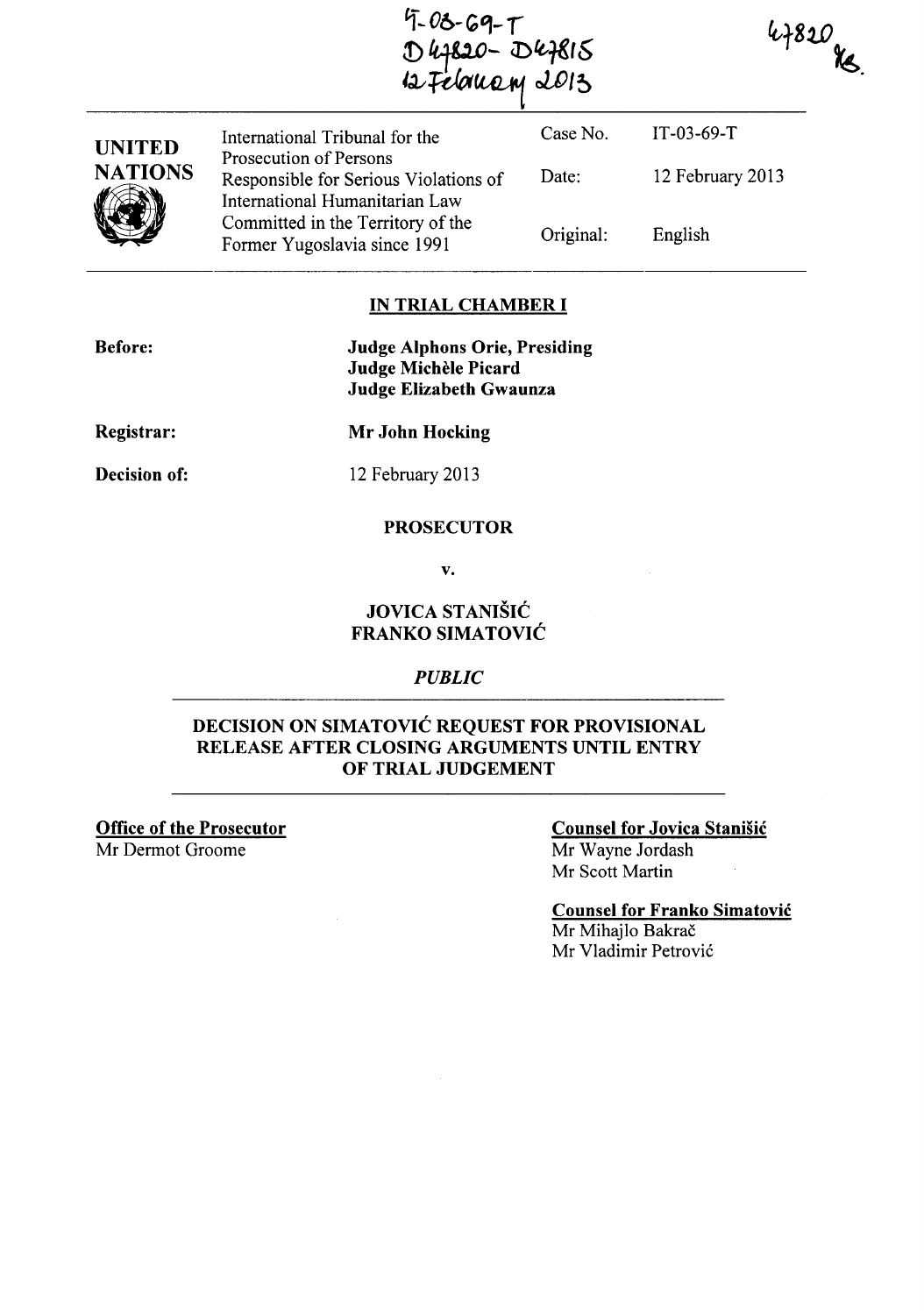7810

# **I. PROCEDURAL HISTORY**

1. On 16 July 2012, the Chamber granted the provisional release of the Accused Franko Simatović ("Accused") for the time period between the conclusion of the presentation of evidence and the closing arguments of the parties, ordering the Accused to return to the Tribunal on or before 4 October 2012.<sup>1</sup> The Chamber denied, without prejudice, the Simatovic Defence ("Defence") request for the provisional release of the Accused for the time following the closing arguments until the date of the judgement. $<sup>2</sup>$ </sup>

2. On 17 January 2013, the Defence requested the provisional release of the Accused from 1 February 2013 until a day before the date of entry of the trial judgement ("Request").<sup>3</sup> On 29 January 2013, the Defence filed an addendum to the Request with the guarantees of the Republic of Serbia in relation to the provisional release of the Accused ("Serbian Guarantees").<sup>4</sup> On 30 January 2013, the Prosecution filed a response to the Request ("Response").<sup>5</sup> On 4 February 2013, the Tribunal's Host State filed a statement pursuant to Rule 65 (B) of the Tribunal's Rules of Procedure and Evidence ("Rules"), to the effect that it does not object the provisional release of the Accused.<sup>6</sup>

## **11. SUBMISSIONS OF THE PARTIES**

3. The Defence submits that during the provisional release following the Chamber's decision of 16 July 2012, the Accused has fully adhered to the demands of the Chamber.<sup>7</sup> The Defence further recalls that during previous and present periods of provisional release, there has been no evidence to show that the Accused, or anyone affiliated with him, has interfered with witnesses or victims. 8 Regarding the possibility of flight, the Defence submits that the demeanour of the Accused refutes any such risk.<sup>9</sup> The Defence furthermore notes that the Accused surrendered voluntarily to the Tribunal.<sup>10</sup> The Defence points out that, for the time period after the closing

 $\mathbf{1}$ Decision on Simatovic Request for Provisional Release, 16 July 2012, paras 9 (1) (a), (c).

 $\overline{2}$ Decision on Simatovic Request for Provisional Release, 16 July 2012, paras 5, 9 (1); Urgent Simatovic Request for Provisional Release, 20 June 2012.

 $\overline{\mathbf{3}}$ Simatovic Request for Provisional Release After Closing Arguments Until the Trial Judgment, 17 January 2013, para. 11.

<sup>4</sup> Addendum to Defence Request for Provisional Release, 30 January 2013 (Confidential).

Prosecution Response to Simatovic Request for Provisional Release After Closing Arguments Until the Trial Judgement, 30 January 20l3.

<sup>&</sup>lt;sup>6</sup> Letter of the Ministry of Foreign Affairs of the Kingdom of the Netherlands on Provisional Release for Mr. Franko Simatovic, 1 February 2013.  $\overline{7}$ 

Request, para. 4.

Request, para. 5.

Request, para. 5.

 $^{10}$  Request, para. 6.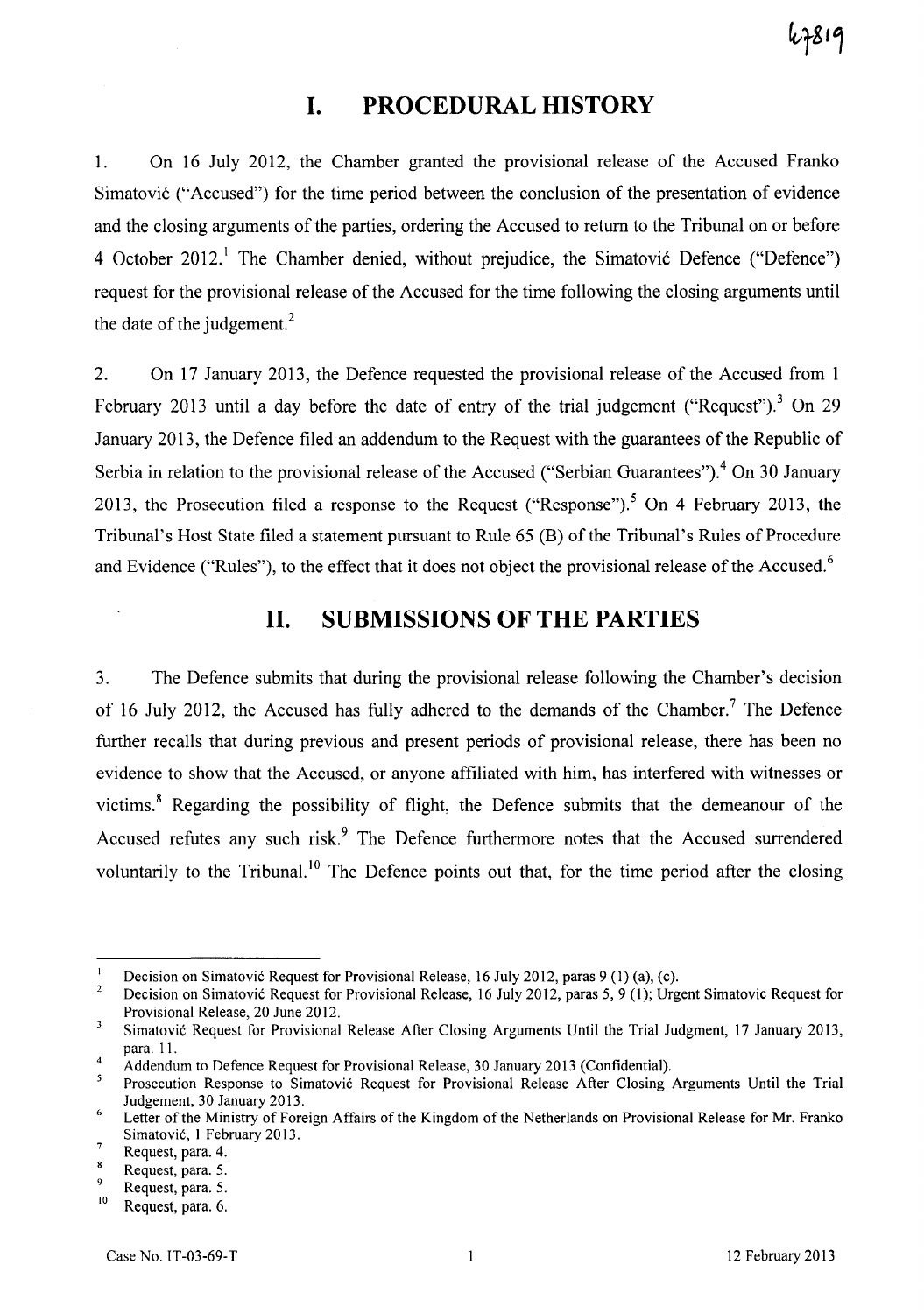arguments until the entry of the final judgement, it has been the practice of the Tribunal to grant provisional release for three months with the possibility of renewal.<sup>11</sup>

4. The Prosecution submits that the Accused has failed to show that he does not pose a flight risk, considering the gravity of the charges against him, in combination with the body of incriminating evidence presented in court, and the proximity of the judgement.<sup>12</sup> The Prosecution additionally submits that the Accused is an increased flight risk given the Tribunal's reliance on the enforcement capabilities of States, taking into account that its mandate is near completion.<sup>13</sup> Finally, the Prosecution submits that if the Chamber were to grant the provisional release of the Accused, it should do so for a renewable period of three months.<sup>14</sup>

# **Ill. APPLICABLE LAW**

5. The Chamber recalls and refers to the applicable law governing provisional release as set out in its previous decisions.<sup>15</sup>

# **IV. DISCUSSION**

6. The Chamber recalls its previous decisions granting provisional release to the Accused, whereby it has been satisfied that the Accused would return for trial and would not pose a danger to any victim, witness or other person.<sup>16</sup> No additional information has been provided to the Chamber indicating a change of circumstances in this regard. The Chamber further notes that during previous periods of provisional release, the Accused has adhered to the conditions set out in the operative decisions.

7. The Chamber considers that the Prosecution has failed to substantiate its claim that the Accused is an increased flight risk as a result of the late stage of the proceedings. Affording due consideration to the Serbian Guarantees, the Chamber is satisfied that if granted provisional release, the Accused will appear for trial and will not pose a danger to any victim, witness or other person.

8. As to the duration of the provisional release, the Chamber considers that the presence of the Accused is not required at the Tribunal until the date of entry of judgement. The Chamber considers

 $^{11}$  Request, para. 8.

 $\frac{12}{13}$  Response, paras 5-7.

 $13$  Response, para. 7.

 $15$  Response, para. 8.

<sup>15</sup>See Decision on the Simatovic Request for Provisional Release, 13 December 2011, paras 6·7 and the decisions cited therein.

<sup>&</sup>lt;sup>16</sup> See Decision on the Simatovic Request for Provisional Release, 13 December 2011, para. 9 and the decisions cited therein.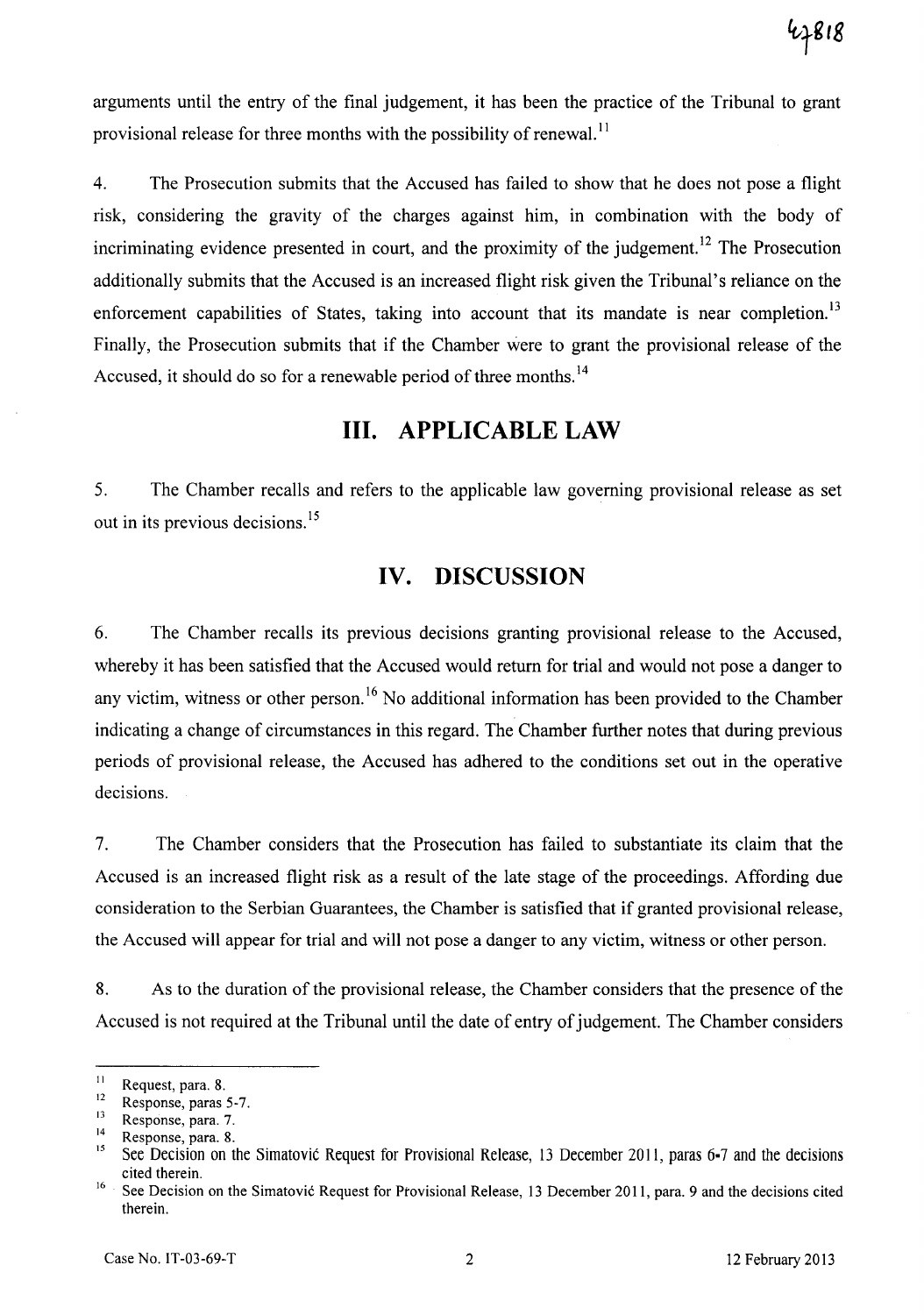that given the anticipated date of entry of the judgement, within the not too qistant future, provisional release until then is appropriate.

## **v. DISPOSITION**

- 9. For the foregoing reasons, pursuant to Rule 65 (B) of the Rules, the Chamber
- 1. **GRANTS** the Request in part and **ORDERS:** 
	- a. that the Accused be transported by the Dutch authorities to Schiphol airport in the Netherlands on the first practicable day after 14 February 2013;
	- b. that at Schiphol airport, the Accused be provisionally released into the custody of officials of the Government of Serbia to be designated by Serbia prior to his departure from the United Nations Detention Unit in The Hague ("UNDU"), who shall accompany the Accused for the remainder of his travel to Serbia and to his place of residence ("Designated Officials");
	- c. that, on his return, the Accused be accompanied and handed over, by the Designated Officials at Schiphol airport to the custody of the Dutch authorities who shall then transport the Accused back to the UNDU; and
	- d. that the Accused provide the addresses at which he will be staying in Belgrade to the Serbian Ministry of Justice ("MoJ") and to the Registrar of the Tribunal ("Registrar") prior to leaving the UNDU, that during the period of provisional release the Accused abide by, and that the authorities of the Government of Serbia, including the local police, ensure compliance with the following conditions:
		- i. to remain within the confines of the City of Belgrade;
		- $11.$  to surrender his passport and any other valid travel documents to the MoJ;
		- iii. to report every day before 1 p.m. to a local police station in Belgrade to be designated by the MoJ in accordance with the below;
		- iv. to consent to having the MoJ verify his presence with the local police and to the making of occasional unannounced visits upon the Accused by the MoJ or by a person designated by the Registrar;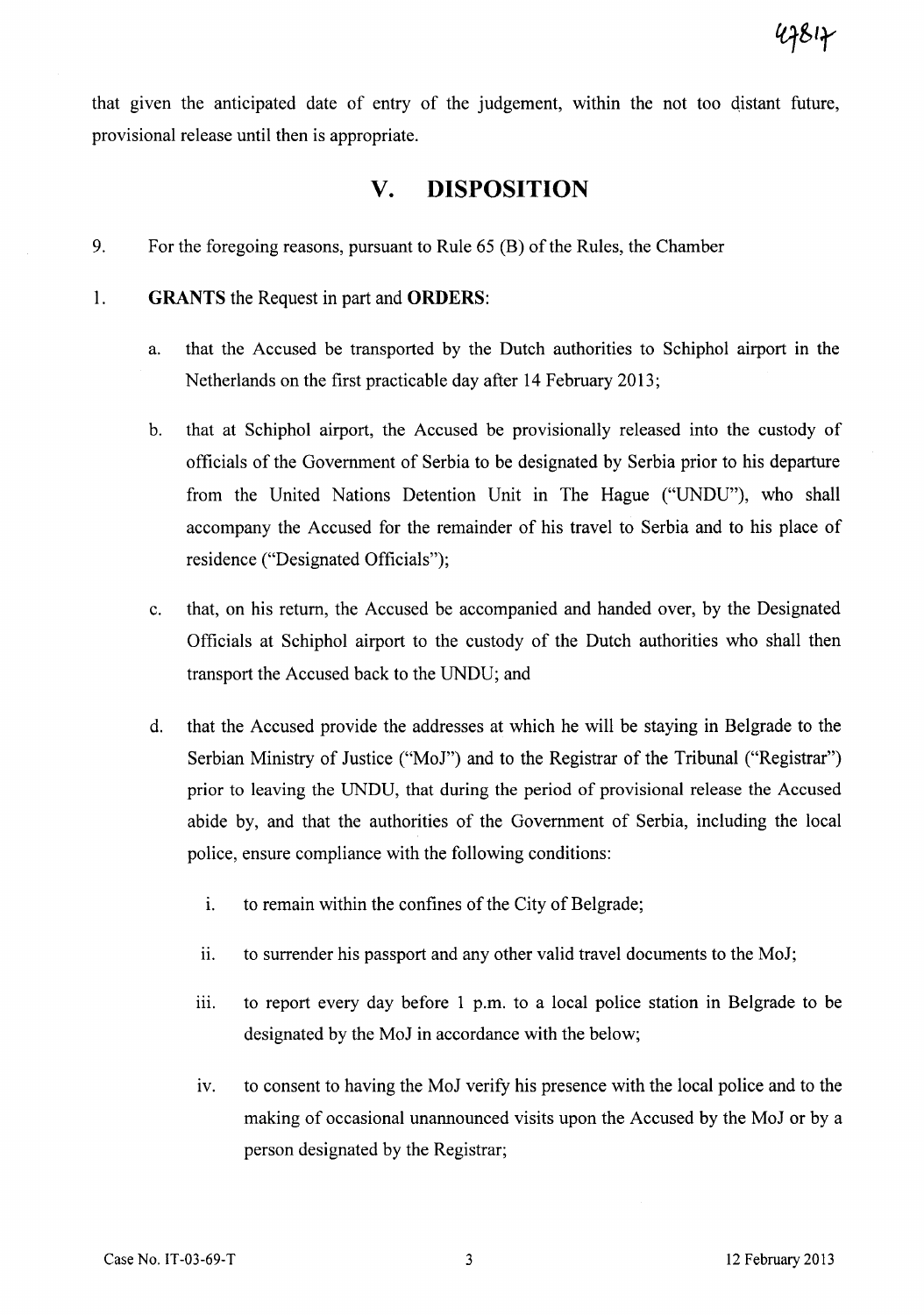- v. to refrain from having any contact whatsoever or in any way interfering with any victim or potential witness, or from otherwise interfering in any way with the proceedings or administration of justice;
- vi. to refrain from discussing his case with anyone, including media, other than his Counsel;
- vii. to refrain from seeking to directly access documents or archives, or seeking to destroy any evidence;
- viii. to comply strictly with any requirements of the authorities of Serbia necessary to enable them to comply with their obligations under this Order and with the Serbian Guarantees;
	- ix. to return to the Tribunal on or before a date to be set by the Chamber as soon as it is able to project with clarity the date for the entry of the final judgement; and
	- x. to comply strictly with any further order of the Chamber varying the terms of or terminating provisional release;
- 2. **REQUIRES** the Government of Serbia to assume responsibility as follows:
	- a. by designating officials as specified above, into whose custody the Accused shall be provisionally released and who shall accompany the Accused from Schiphol airport to Serbia and to his place of residence, as well as upon his return, and notifying, as soon as practicable, the Chamber and the Registrar of the names of the Designated Officials;
	- b. by designating a local police station in Belgrade to which the Accused is to report each day during the period of provisional release, and notifying, as soon as practicable, the Chamber and the Registrar of the name and location of that police station;
	- c. by ensuring compliance with the conditions imposed on the Accused under this Order;
	- d. for the personal security and safety of the Accused while on provisional release;
	- e. for all expenses concerning transport of the Accused from Schiphol airport to Belgrade and back;
	- f. for all expenses concerning accommodation and security of the Accused while on provisional release;